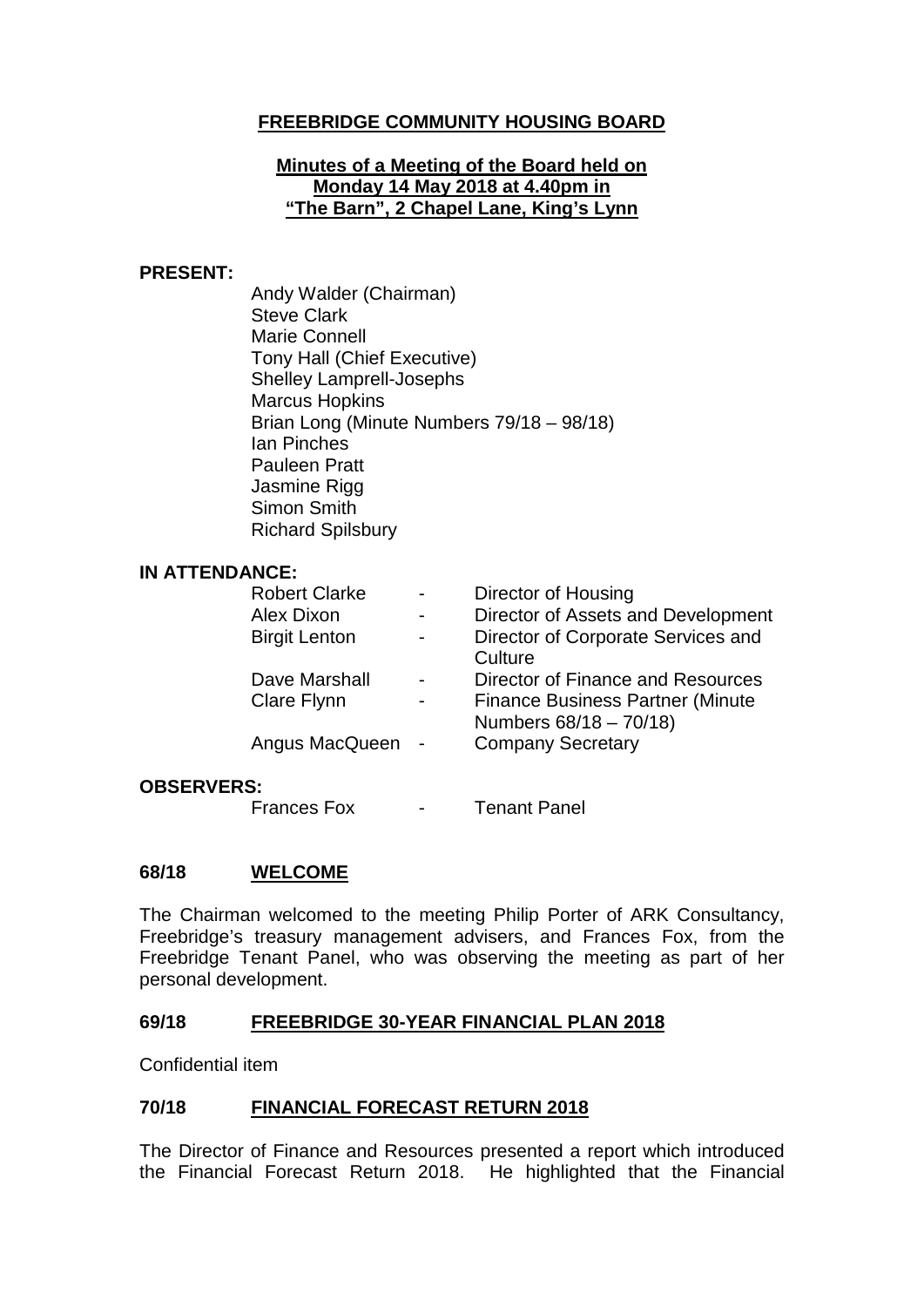Forecast Return contained the same information as that set out in the Financial Plan.

**RESOLVED:** That the Financial Forecast Return 2018 be approved for submission to the Regulator of Social Housing.

The Chairman thanked Philip Porter for his advice and input, and Mr Porter left the meeting.

## **71/18 APOLOGIES**

There were no apologies for absence. Brian Long had sent an apology that he would be late for the meeting.

### **72/18 MINUTES**

The minutes of the meeting held on 5 March 2018 were confirmed as a correct record and signed by the Chairman.

### **73/18 MATTERS ARISING**

There were no matters arising.

### **74/18 ACTION SHEET**

The Board noted the action sheet.

### **75/18 DECLARATIONS OF INTEREST**

All members of the Management Team declared an interest in the item at minute number 85/18 – Revised Management Team Structure 2018. The Board was content that they should remain in the room for the item.

#### **76/18 CHAIRMAN'S UPDATE**

In addition to his usual weekly meetings with the Chief Executive, the Chairman described the following activities that he had undertaken since the last meeting:

- He had attended a dinner with the Housing Minister during the Minister's visit to King's Lynn on 11 May 2018. He had had an opportunity to talk to the Minister and had impressed on him the need for funding for development in rural areas. It was important that the visit was followed up in writing.
- He had attended a meeting of East of England Housing Chairs. The meeting had received an interesting presentation from Altair on governance, leadership and committee structures; he would circulate the slides to the Board.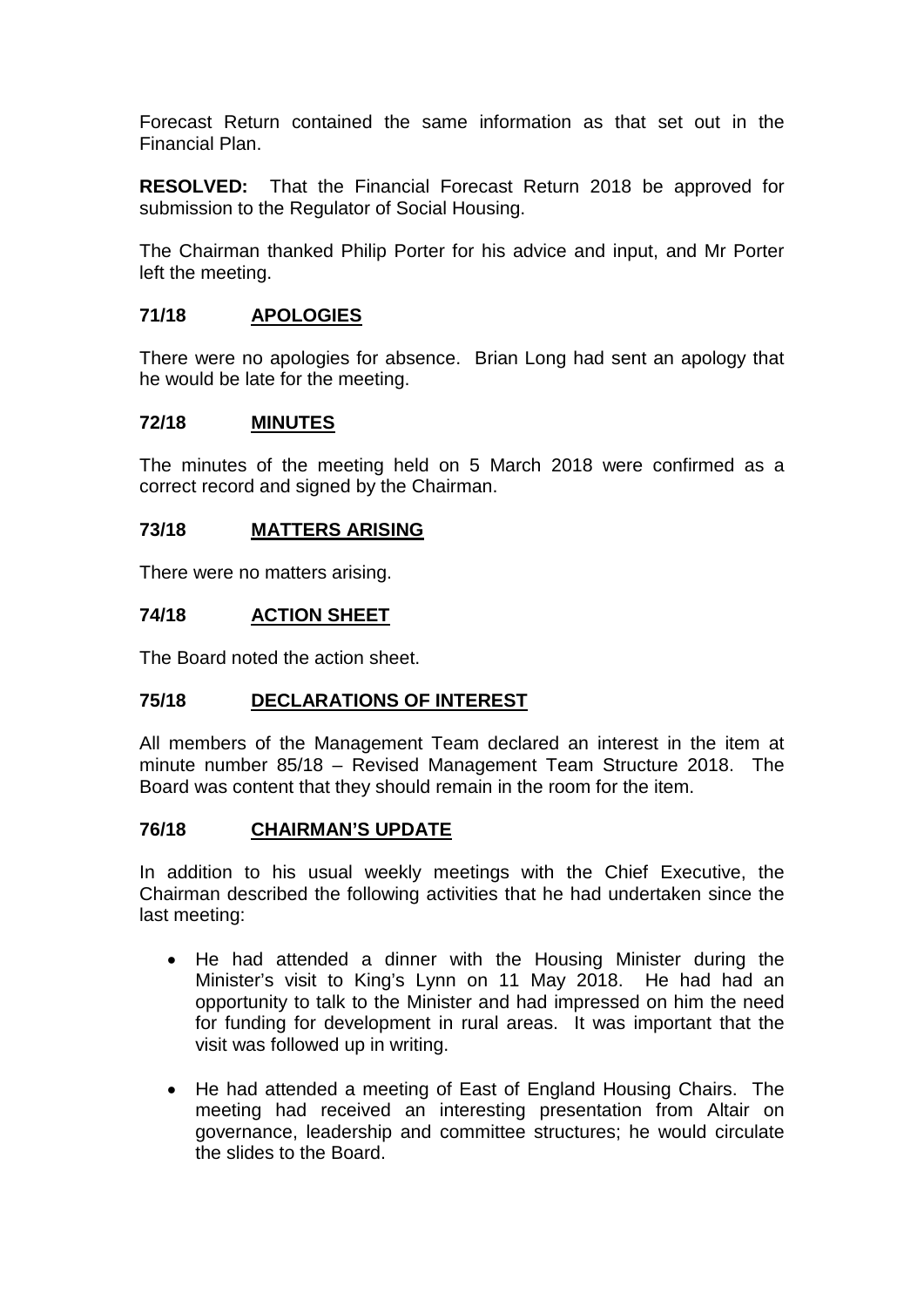# **77/18 MANAGEMENT TEAM UPDATE**

## **(a) Introduction**

A written update from the Management Team had been previously circulated and was noted by the Board.

The written update covered the following issues:

- Rampant Horse Pub Site
- Data Protection 2018: Revised Data Protection Policy and Appointment of Data Protection Officer
- The Appointment of Shareholders
- Declaration of Interest ICT Business Partner
- Change to Declaration of Interest Head of Housing Services
- Procurement
- Visit to King's Lynn by the Housing Minister and the Chair of Homes England

Discussion took place on some aspects of the update, as set out below.

## **(b) Rampant Horse Pub Site**

The Board welcomed the quality of the development on the Rampant Horse site, in Gayton. The Chief Executive reported that 92 bids had been received for the four units.

## **(c) Data Protection 2018: Revised Data Protection Policy and Appointment of Data Protection Officer**

In answer to a question, the Director of Finance and Resources confirmed that significant work had been undertaken to prepare Freebridge for the introduction of the General Data Protection Regulation on 25 May 2018. **RESOLVED:** 

- 1) That Birgit Lenton, the Director of Corporate Services and Culture, be appointed as Freebridge's Data Protection Officer.
- 2) That Tony Hall, the Chief Executive, be appointed as the Board Data Protection Sponsor.
- 3) That the revised Data Protection Policy be approved, as presented, and that it replace the Information Management and Breach Management Polices in the Policy Handbook.
- **(d) Confidential**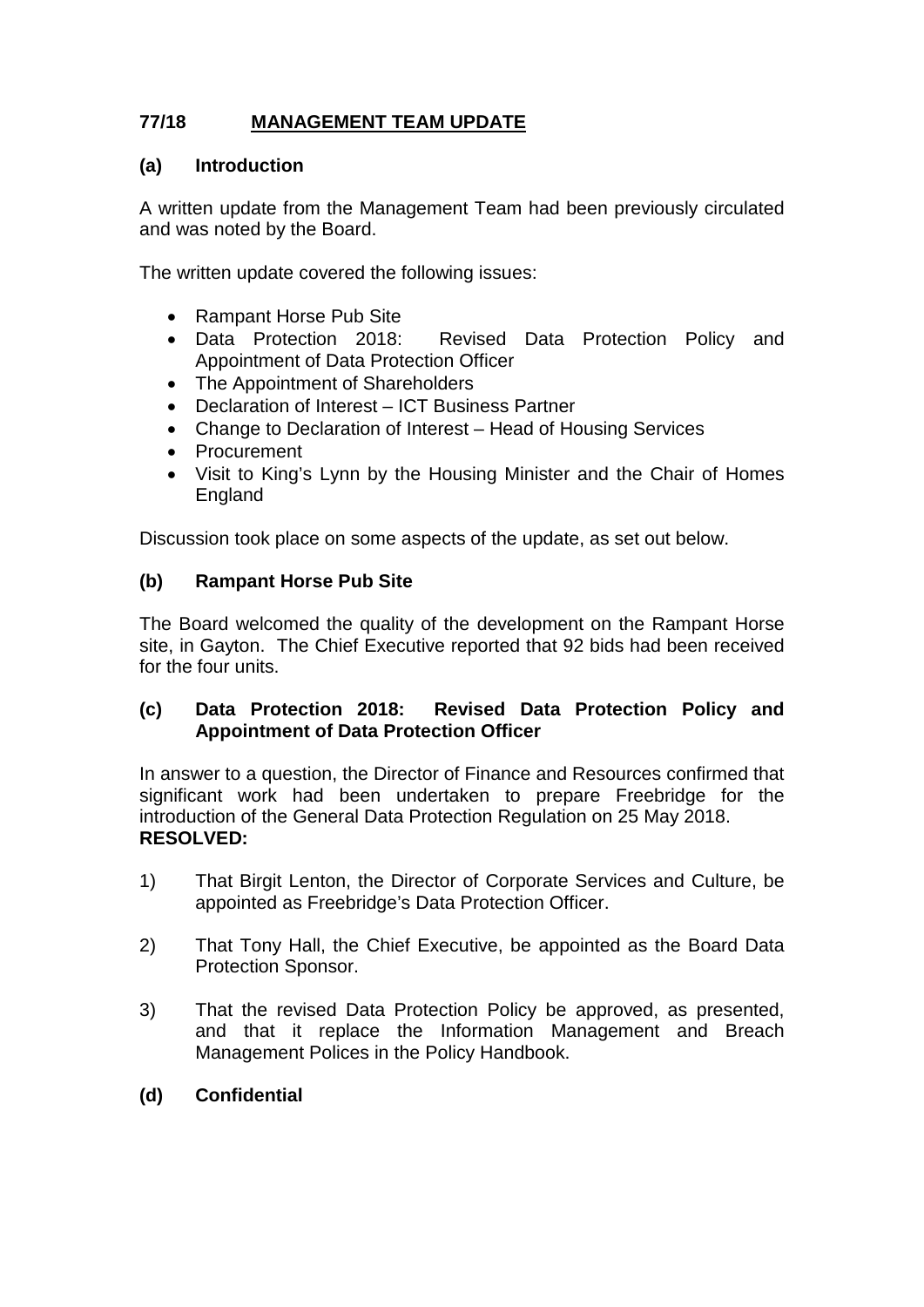### **(e) Visit to King's Lynn by the Housing Minister and the Chair of Homes England**

The Chief Executive said that Freebridge had jointly hosted with the Borough Council the visit to King's Lynn by the Housing Minister and the Chair of Homes England. The visit had mainly focused on the work of the Council's development company in South Lynn and North Lynn, but had been an opportunity to pitch for funding. He would be following up the visit with two letters. One would be to the Housing Minister, to request the re-introduction of the funding to bring empty properties back into use. The other would be sent in conjunction with the Council to the Chair of Homes England, with the Housing Minister copied in, to request funding to enable a 4,000 home development at West Winch to go ahead.

## **78/18 OPERATIONAL PERFORMANCE – FINANCIAL YEAR 2017/18**

Confidential item

## **79/18 BUSINESS PLAN 2017/18 FINAL OUTTURN**

The Chief Executive presented a report which set out the 2017/18 Business Plan final outturn.

In answer to a question, the Director of Housing said that useful feedback had been obtained through the consultation on future uses for the Discovery Centre, and would now be considered.

**RESOLVED:** That the 2017/18 Business Plan Outturn Report be approved.

## **80/18 TREASURY MANAGEMENT AND STRATEGY UPDATE**

The Director of Finance and Resources presented a report which provided an update on the Association's current position with regard to treasury matters.

The Board observed that Freebridge was financially strong, and that this was reflected in the report.

The Board noted the report.

### **81/18 RISK MANAGEMENT AND FRAUD AWARENESS UPDATE/AUDIT COMMITTEE REPORTS**

Confidential item

### **82/18 REVISED RISK MANAGEMENT ARRANGEMENTS 2018/19**

The Director of Finance and Resources presented a report which introduced revised risk management arrangements that aimed to promote the development of meaningful risk management activity in Freebridge's business operations and activities.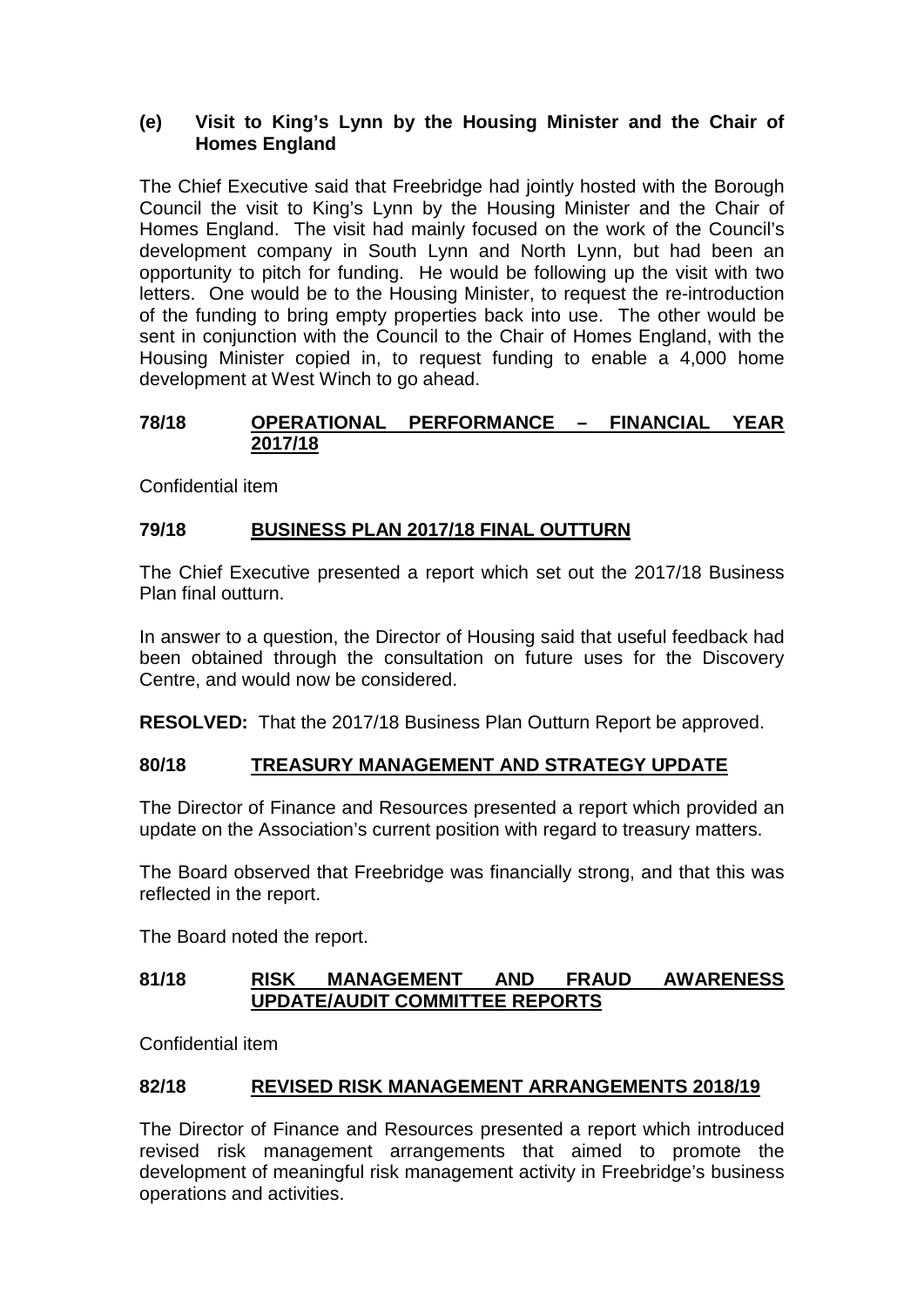In answer to questions, the Director of Finance and Resources explained that risks would be scored by Service Directors in conjunction with their teams, and the scoring would be checked by the Management Team. Any risks with a residual risk score of over 16 would be reported to the Board, and the Board would always see the six highest risks.

The Board welcomed the report and, in particular, the progress it represented in respect of the approach to risk management. The following points were made:

- It may not be necessary for the Management Team to consider risks that were always scored low as often as every month.
- Risks must be recorded as risks, rather than as issues.
- As a large number of risks were being consolidated into a smaller number, the Management Team should keep a record of those no longer being monitored, in the interests of transparency.
- Pauleen Pratt would meet separately with the Director of Finance and Resources to discuss whether there was a need for a Risk Management Strategy in addition to the Risk Management Policy and **Procedures**
- It was good that the new risk management arrangements reflected the recommendations in the Campbell Tickell report following their Board appraisal and review at the end of 2017. The new risk management arrangements should be implemented with the Campbell Tickell report in mind.
- The Board should have an input annually into consideration of strategic risks. This would best take place at a strategy afternoon, alongside consideration of the Sector Risk Profile.
- The Board would benefit from a workshop on the new risk management arrangements. This should take place at the strategy afternoon in September 2018.
- The Board requested that the diagram in the report showing the assurance framework be extended for the next meeting to include the role of Internal and External Audit.

**RESOLVED:** That the proposed revision to risk management and reporting be approved.

## **83/18 HEALTH AND SAFETY UPDATE**

The Director of Corporate Services and Culture presented a report which provided an update on health and safety activity over the year (2017/18). She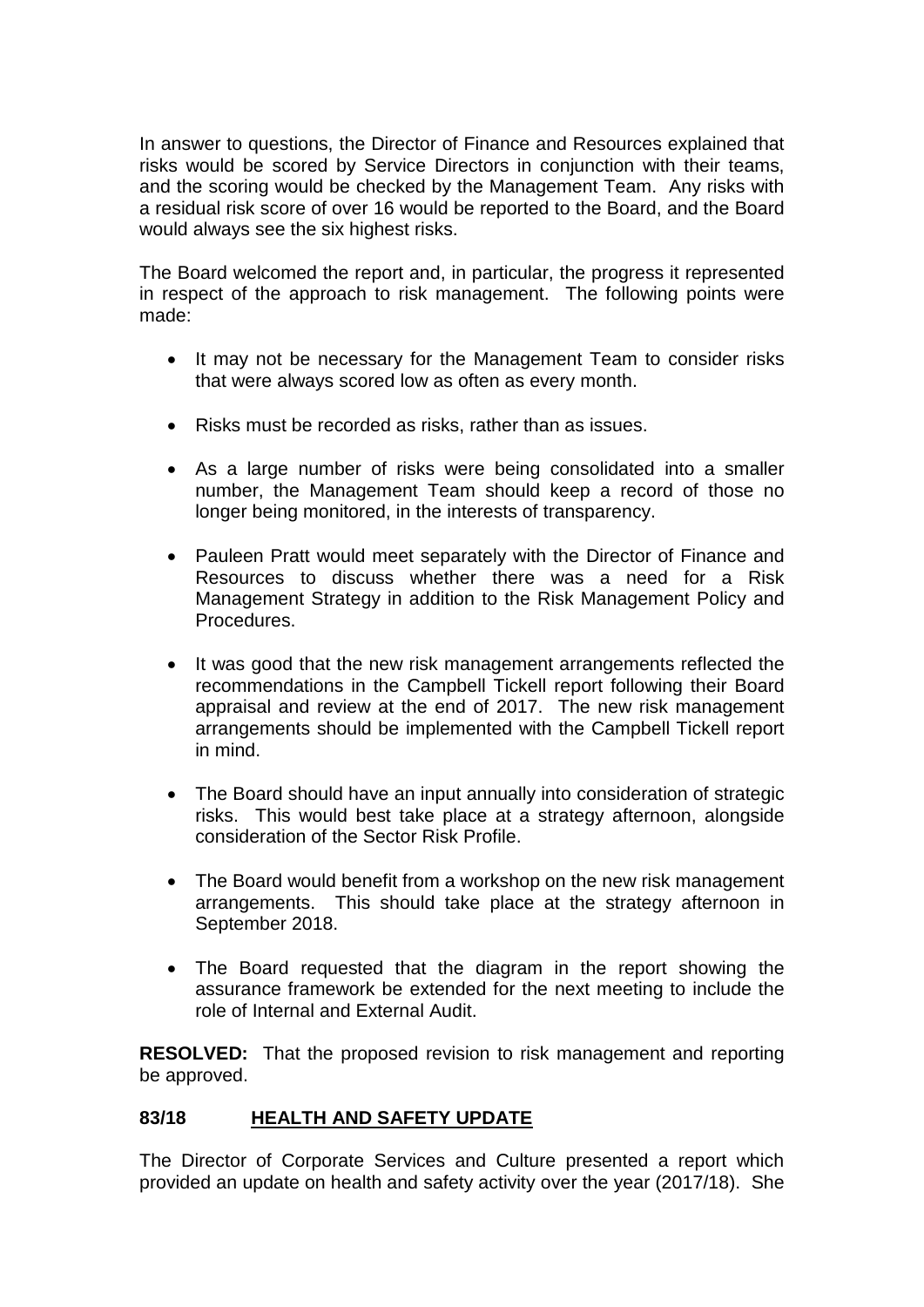highlighted that, while this report had previously been presented to the Board annually, this would be quarterly going forward.

The Director of Corporate Services and Culture said that all relevant staff would be receiving health and safety refresher and induction training as necessary. She also advised that a new Health and Safety Manager would be joining in June 2018 and that this would provide an opportunity to take a fresh look at health and safety for the organisation.

In answer to questions, the Director of Assets and Development said that, following the approval of the Asset Management Strategy, scheduled for July 2018, he would produce a compliance dashboard which would enable the Board and management to monitor health and safety compliance, such as asbestos removal. The Board welcomed this and also requested a workshop session at a future strategy afternoon on health and safety regulations and how Freebridge was complying with them.

A Board Member requested details on the programme to check and repair smoke alarms, and said that he would pursue this with the Director of Assets and Development after the meeting.

In response to questions, members of the Management Team made the following points:

- [Confidential wording.]
- Accidents at work had been the result of procedures not being followed, rather than lack of training.
- Staff would be encouraged to report near misses more frequently, as these were important to enable potential issues to be identified.

The Board noted the report.

### **84/18 TENANT PANEL QUARTERLY UPDATE**

The Director of Corporate Services and Culture presented a report which provided a quarterly update of the Tenant Panel's work to date.

The Director of Corporate Services and Culture highlighted that the Panel had been contributing to the review of the Freebridge service standards. The updated service standards would be reported to the Board at its next meeting for information.

The Chairman invited Frances Fox to address the meeting. In answer to issues raised by Mrs Fox, members of the Management Team made the following points:

• The resourcing and operation of the scheme whereby tenants could pay Freebridge to provide a gardening service was being reviewed.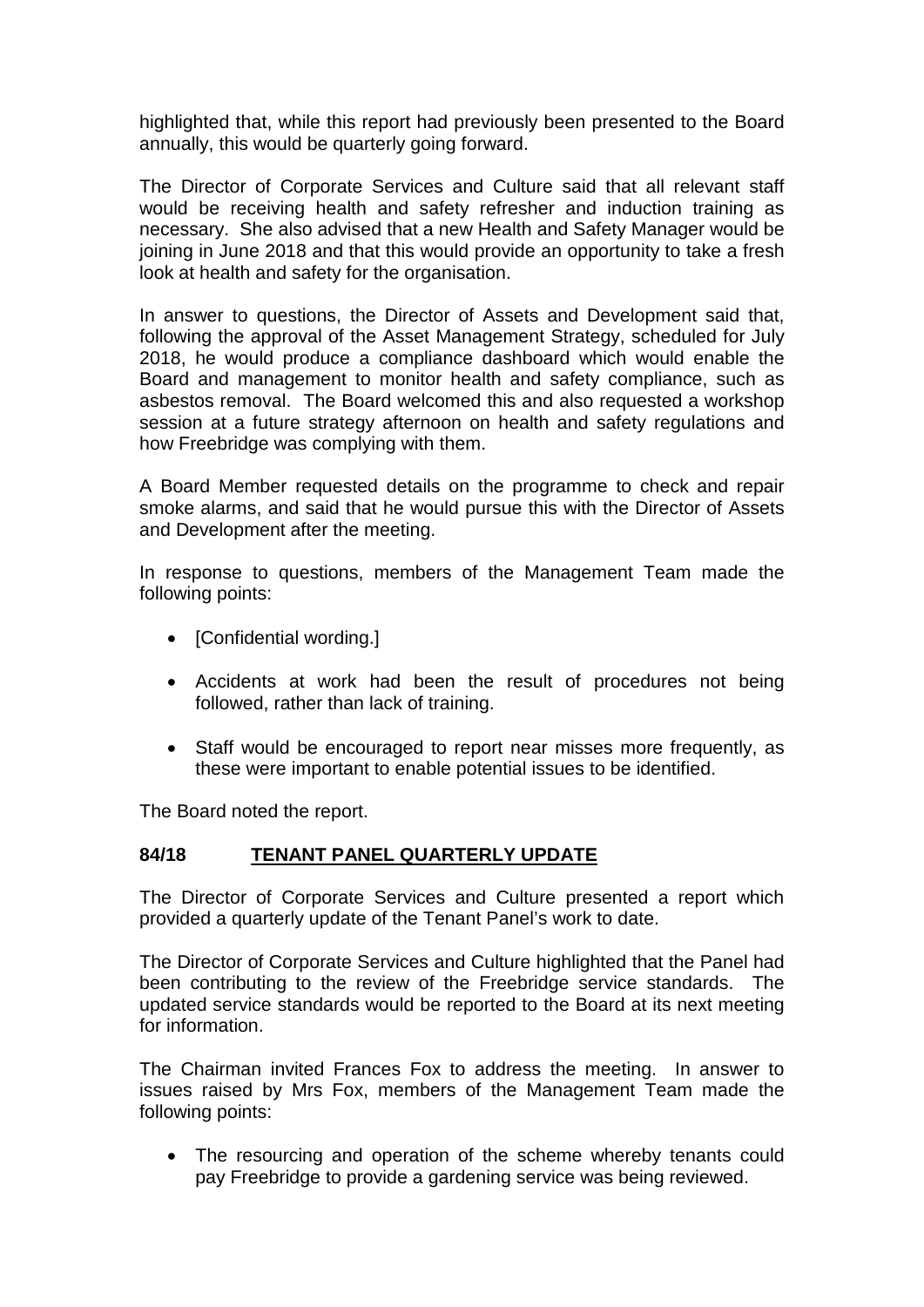- It would be difficult to resource a programme of inspections of all properties, but all employees were encouraged to report back any issues of concern that they became aware of when working in the properties.
- It would be checked as to whether tenants were made aware when an Out and About event was to take place in their area.

Mrs Fox said that the Tenant Panel's away day had been very useful and enjoyable. The Panel had found it interesting to look round Thornage Hall and to observe the work that was being undertaken there with people with learning difficulties.

The Board welcomed the large amount of work that the Panel was undertaking and asked that Mrs Fox pass on its thanks to the Panel.

The Board noted the report.

### **85/18 REVISED MANAGEMENT TEAM STRUCTURE 2018**

Confidential item

### **86/18 BOARD RECRUITMENT – BRIDGEGATE HOMES**

The Company Secretary explained that it had been intended to bring a recommendation to this meeting with regard to the appointment of an independent specialist to the Bridgegate Homes Board. However, the applications received had not had been of sufficient quality, and so the position was being readvertised.

#### **87/18 Confidential item**

### **88/18 REVIEW OF STANDING ORDERS**

The Board considered a report which reviewed the Standing Orders.

The Company Secretary explained that, in addition to the amendments proposed in the report, the Standing Orders would need to be updated to reflect the changes to the Management Team agreed earlier in the meeting (minute number 84/18 above refers). The Board was content that the Company Secretary make these changes without further recourse to the Board.

### **RESOLVED:**

- 1) That the amendments to the Standing Orders be approved as presented.
- 2) That the Standing Orders be updated to reflect the changes to the Management Team.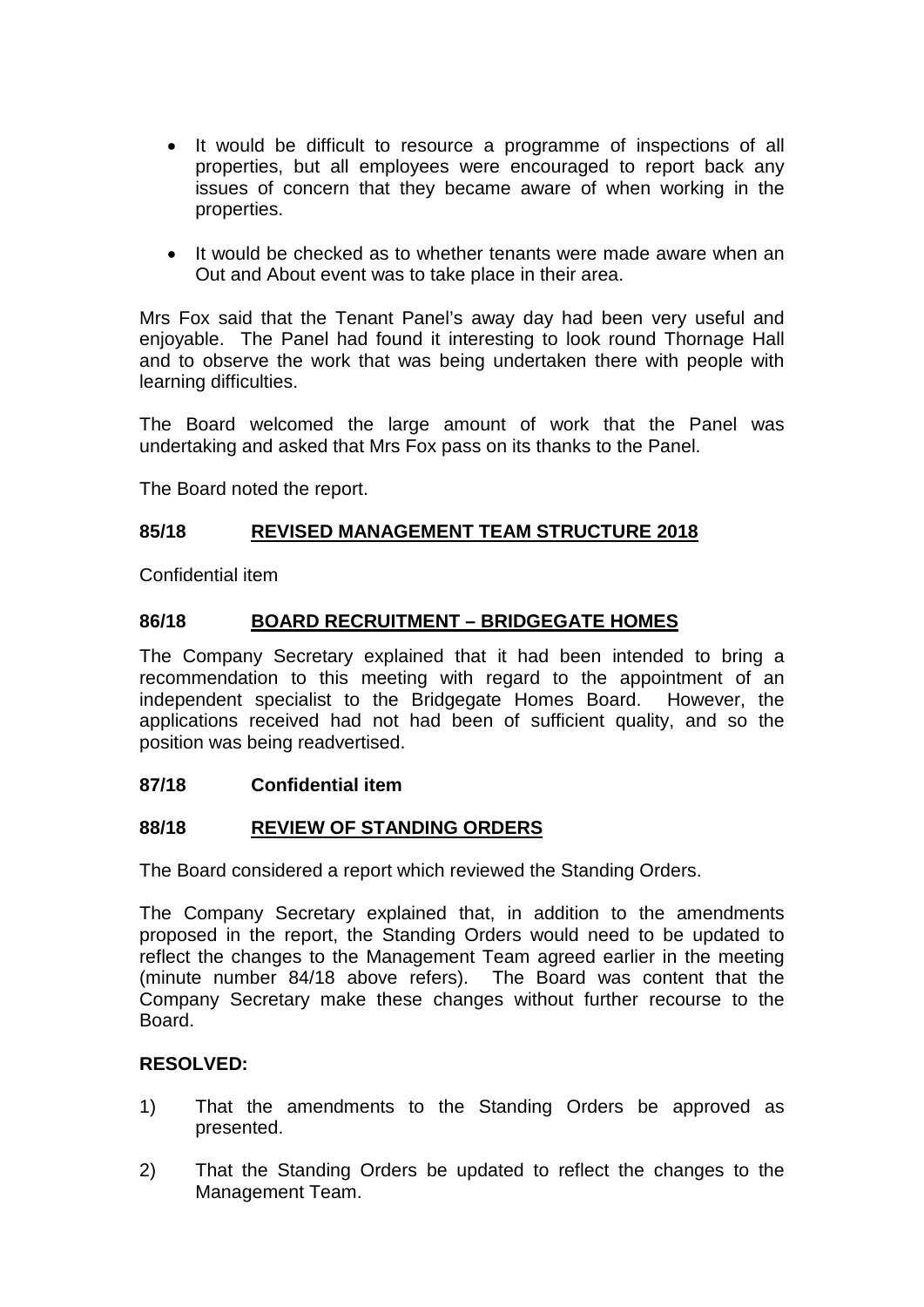## **89/18 GOVERNANCE COMMITTEE RECOMMENDATIONS**

The Board considered the recommendations of the Governance Committee meeting held on 26 March 2018.

### **RESOLVED:**

- 1) That, having reviewed the statement of skills required on the Board in light of the establishment of a development company, it be agreed that there are no changes required at this time to the Board Membership, Recruitment and Succession Planning Policy; however the Policy be amended as presented in relation to Board appraisal and review.
- 2) That Board Member remuneration be increased annually by a percentage which is in line with an average of staff salary increases applied, other than from time to time when Board Member remuneration may be subject to a market testing exercise.
- 3) That Rule amendments be commissioned which enable 2) above, subject to there being no requirement for independent advice on increases which are in line with staff increases and for the need for an independent remuneration committee to be removed and replaced with a requirement for independent advice where there is a market testing exercise.

### **90/18 PROCUREMENT APPROVAL – ELECTRONIC PAYMENT SERVICES**

Confidential item

### **91/18 REGULATORY COMPLIANCE**

The Board considered a report which sought approval for a statement of compliance with the Governance and Financial Viability Standard to be included in the annual accounts for the year ending 31 March 2018.

**RESOLVED:** That a declaration of compliance with the Governance and Financial Viability Standard be made in the annual accounts for the year ending 31 March 2018.

### **92/18 STATISTICAL DATA RETURN 2017/18**

The Board considered a report which presented this year's Statistical Data Return.

**RESOLVED:** That the submission of Freebridge's Statistical Data Return 2017/18, as presented, be authorised.